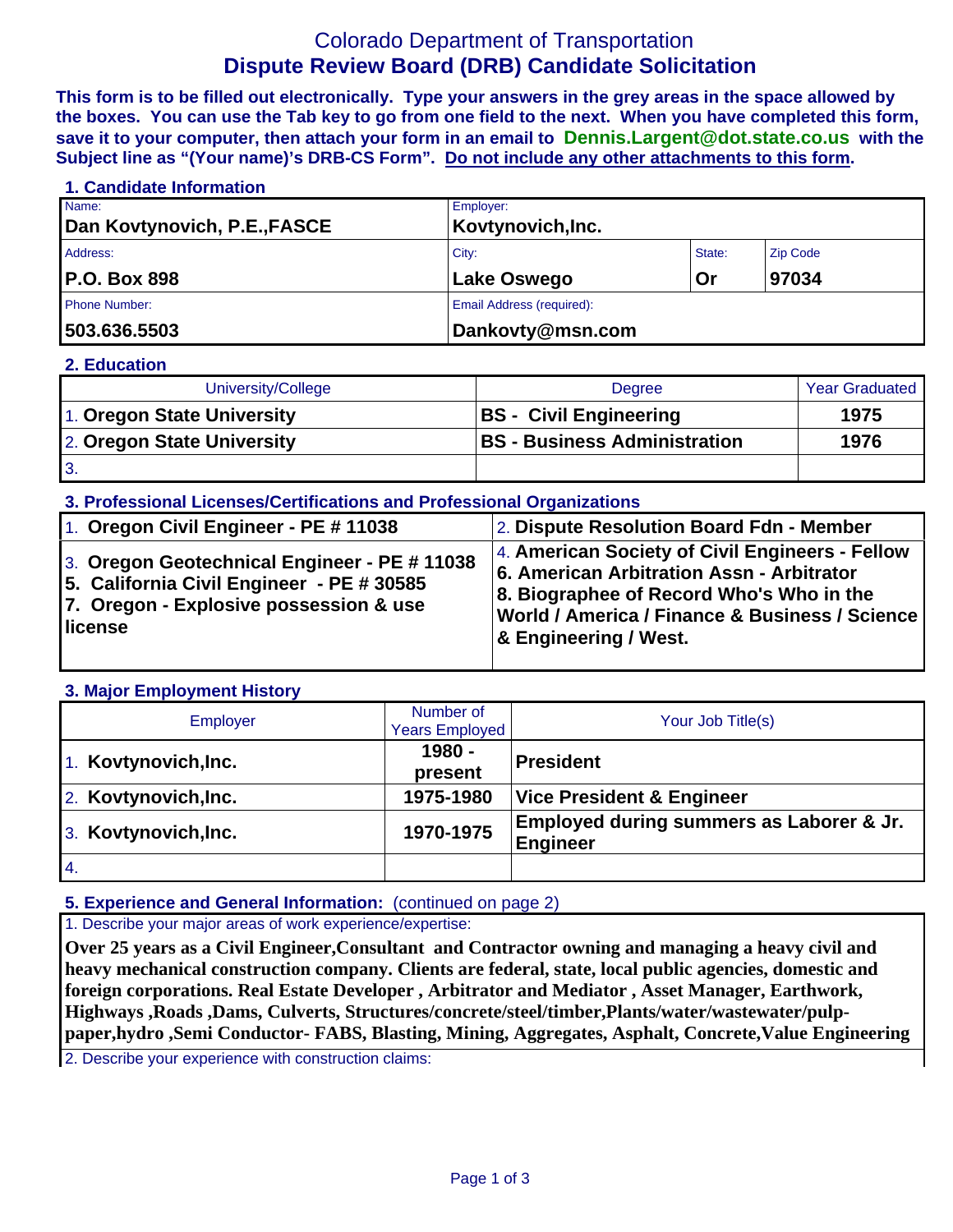**I have handled all aspects of Construction Claims as a 1.Contractor 2.Design Professional 3. Owner 4. Arbitrator 5.Mediator 6.Expert Witness 7. Litigation Consultant.** 

3. Describe your knowledge of construction contract law:

**As a seasoned and experienced Arbitrator , Mediator, Engineer and Contractor I have an excellent working knowledge of Construction Contract law.** 

4. Describe your experience with construction contract administration:

**Being a construction company owner and design professional, I have administered and or have been a party to all types of contracts. These include but are not limited to hard dollar bid, design construct and fixed fee contracts. I am very familiar and experienced with federal acquistion regulations, state, federal , AIA and local public jursdiction contracting specifications and documents.** 

5. Describe your construction field experience:

**I worked as a construction laborer during my college summers, progressing to jr. engineer duties before graduation from the University. Upon my full time employment with Kovtynovich, Inc. after graduation my duties involved bidding and constructing projects from start to close out. I am familiar with all aspects of construction field operations and have lived and understand the practical as well as the theoretical challenges that a project can present.**

6. Describe your DRB (or arbitration) training, certification, and experience:

**American Arbitration Association - Arbitrator since 1979** 

**DRBF- Member since 2002** 

**DRBF Administration and Practice Workshop - Orlando Fl, 3/25/02** 

**DRBF Chairing Workshop - Orlando Fl, 3/25/02** 

**Oregon Dept of Transportation Dispute Review Board - Panel Member, Served as Chair and / or Panel member on numerous cases.** 

**American Arbitration Assn (AAA) Construction Industry Arbitrator II Training, Phoenix Az, 11/01 AAA Construction Industry Arbitrator Training, Seattle, Wa , 5/97**

**Various other AAA Arbitrator training and continuing education courses**

7. Describe your employment/retirement status and availability to serve on a DRB and geographical area:

**I am employed full time with Kovtynovich, Inc. as a consultant . I am able to serve on a DRB as required; however,acceptance of the assignment would be predicated by my current and future workload.**